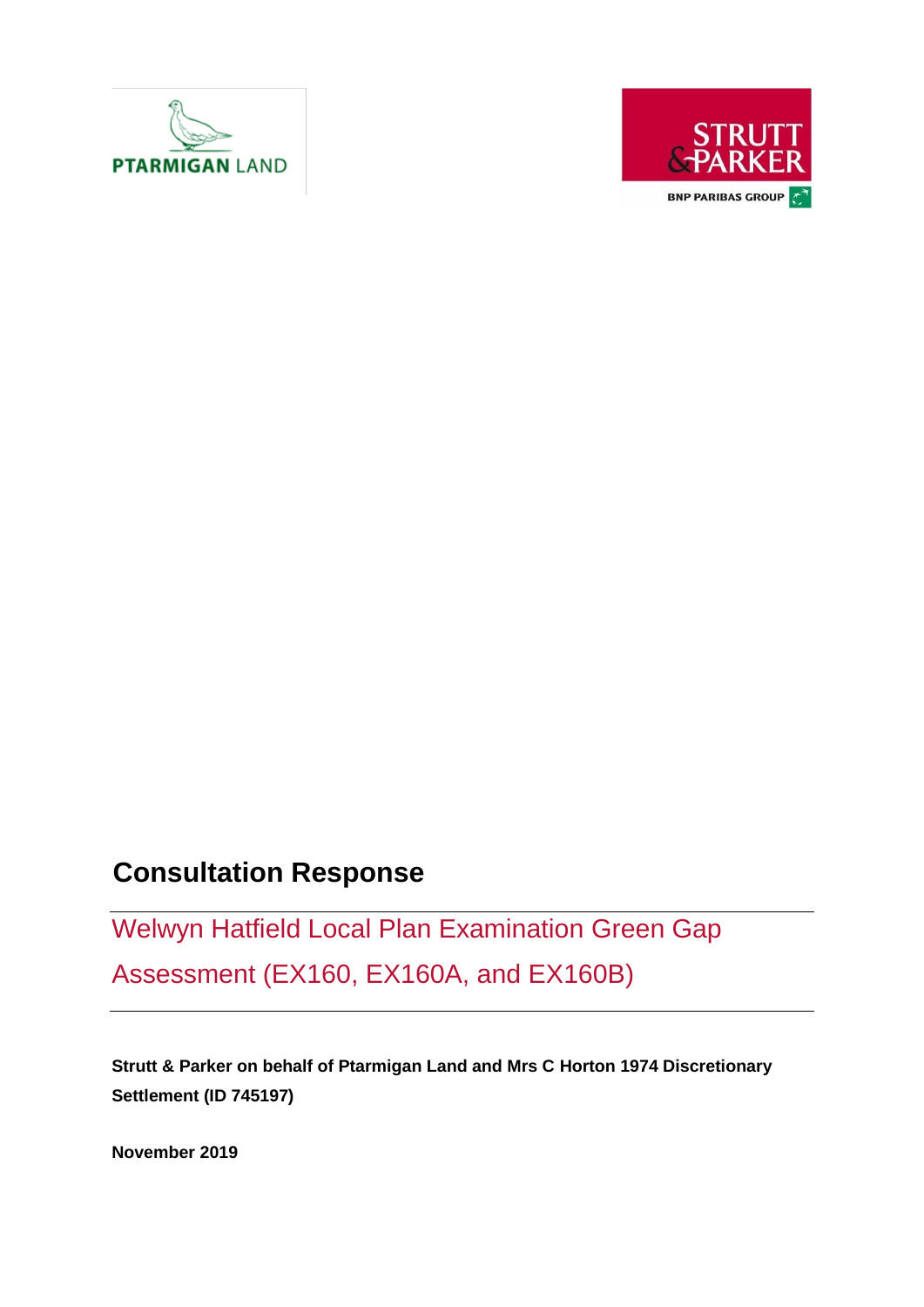## **1.0 Background and Introduction**

- 1.1 Ptarmigan Land and the Mrs C Horton 1974 Discretionary Settlement are actively promoting the residential development of land off South Way, Hatfield ('the Site') and Strutt & Parker has made representations as part of the Welywn Hatfield Local Plan process, promoting allocation of the Site.
- 1.2 As demonstrated through previous representations, the Site represents a sustainable and deliverable site for development to help meet the Borough's housing needs and to provide a new Primary School; and its proposed allocation conforms to national policy, is justified by robust evidence, and is effective.
- 1.3 The Welwyn Hatfield Local Plan was submitted for examination on 15<sup>th</sup> May 2017, and proposes to allocate the Site for residential development alongside provision of a new two form entry (2FE) Primary School and playing fields (Site HS11).
- 1.4 The Local Plan Inspector has invited representors to comment on additional documents that have been published by the Council. These include the Green Gap Assessment Final Draft Report August 2019 (EX160), Appendix 1 (part 1) Supporting maps for each settlement gap, and Appendix 1 (part 2) Supporting maps for each settlement gap.
- 1.5 This representation is focussed on the above, and other points made within our previous representations are not repeated here.

## **2.0 The Site and the Green Belt**

- 2.1 The Site is located on land that is currently allocated as Green Belt in the adopted Development Plan, but proposed to be removed from the Green Belt through the emerging Local Plan, as per Policy Map 4: South Hatfield and Southern Village.
- 2.2 The Welywn Hatfield Local Plan is being examined under the 2012 National Planning Policy Framework (NPPF), as per the transitional arrangement of the current NPPF.
- 2.3 The 2012 NPPF confirms that the Government attaches great importance to Green Belts (paragraph 79), and clarifies the five purposes the Green Belt serves (paragraph 80):
	- to check the unrestricted sprawl of large built-up areas;
	- to prevent neighbouring towns merging into one another;
	- to assist in safeguarding the countryside from encroachment;
	- to preserve the setting and special character of historic towns; and
	- to assist in urban regeneration, by encouraging the recycling of derelict and other urban land.
- 2.4 In addition, Welywn Hatfield Borough Council also considers the Green Belt to perform an additional, local, function: to maintain the existing settlement pattern.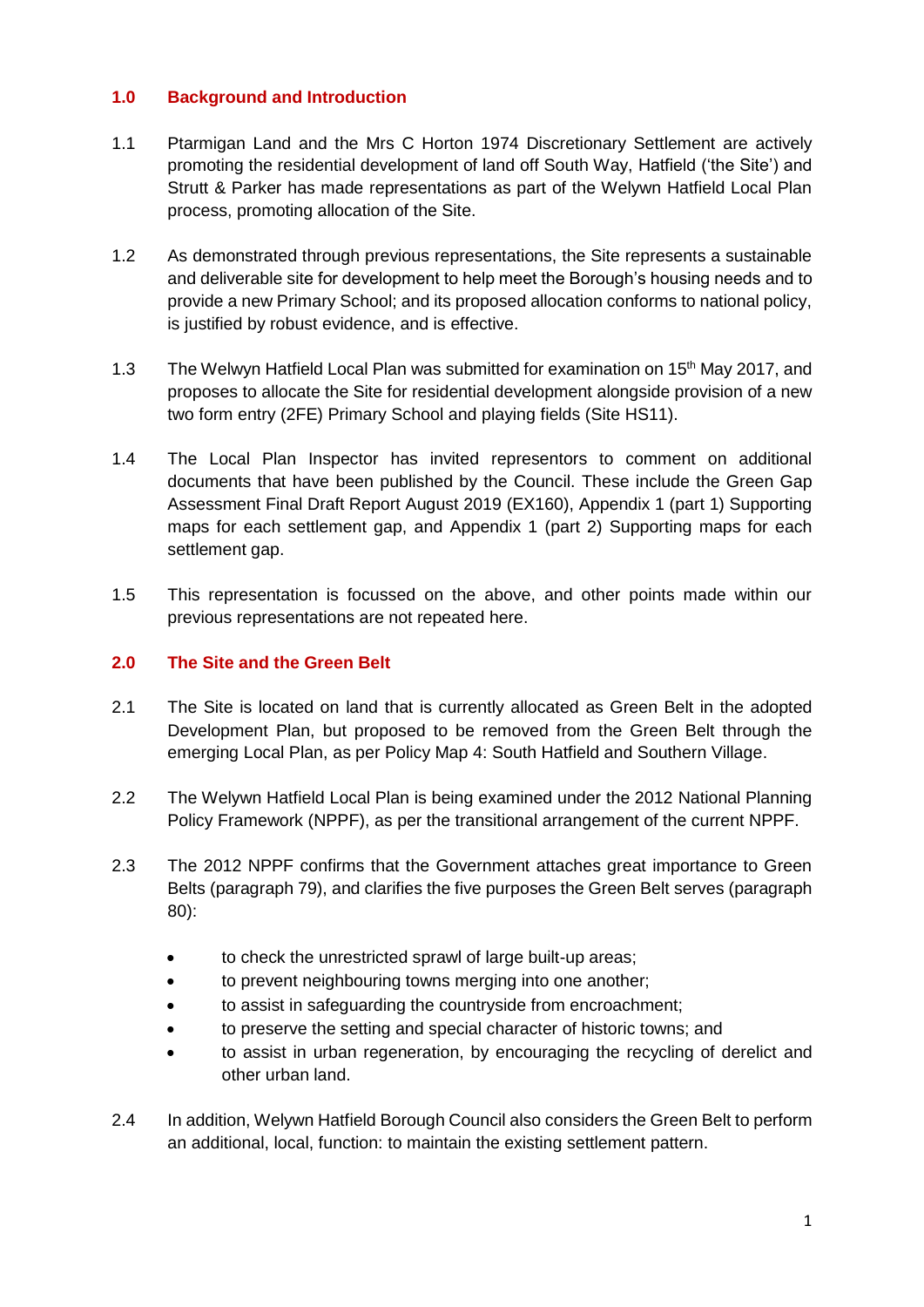- 2.5 The 2012 NPPF clarifies that Green Belts may be amended through the Local Plan process if justified by exceptional circumstances (paragraph 83).
- 2.6 It has already been clearly established that exceptional circumstances do exist in this instance that justify amendments to the Borough's Green Belt boundary. Indeed, one of the key issues identified through the Local Plan Examination to date is not whether there are exceptional circumstances, but whether such circumstances are so pronounced they warrant additional release further to that already proposed.
- 2.7 Further to this, a finer grain assessment of the Borough's Green Belt has been prepared (Stage 3 Green Belt Review). This finer grain assessment further supports allocation of the Site for development. The Welwyn Hatfield Green Belt Study Stage 3 considered Parcel 56 and the scenario in which the parcel as a whole – the Site together with additional Green Belt – was developed; and Scenario 56a scenario (which entailed release of the Site in isolation or in combination with the cemetery and park and ride to the west of it). It found that harm from development in the 56a scenario to the purposes of the Green Belt would be lessened slightly by confining development to lower ground on the northern edge of the parcel, where it would have less impact on settlement separation. This is further supported by the Stage 3 Green Belt Addendum Report which states that "the preservation of openness on higher ground between Hatfield and Welham Green is considered to be significant enough to justify the *moderate-high* harm rating for P56a" (LUC response at page 12, original emphasis).
- 2.8 The Welwyn Hatfield Green Belt Study Stage 3 considered Parcel 56's contribution to the five purposes of the Green Belt.
- 2.9 In respect of purpose 5 (assist in urban regeneration by encouraging the recycling of derelict and other urban land), the Stage 3 assessment considered that all areas of the Green Belt make an equal contribution i.e. it is not a factor which can be used to differentiate between potential sites.
- 2.10 In respect of purposes 1 (check the unrestricted sprawl of large built up areas) and 4 (preserving the setting and special character of historic towns), the Stage 3 assessment found that Parcel 56 made limited or no contribution. It found that Parcel 56, as a whole, made a significant contribution to purpose 3 (assist in safeguarding the countryside from encroachment) and a partial contribution to purpose 2 (prevent neighbouring towns from merging into one another).
- 2.11 In respect of the Welywn Hatfield Local Green Belt Purpose, the Welwyn Hatfield Green Belt Study Stage 3 found that Parcel 56 made a partial contribution. The Green Belt Study Stage 3 Addendum Report states that, whilst the Green Belt to the south of Welham Green makes a stronger contribution to the purposes of the Green Belt, this is not the case for the gap between Hatfield Green and Welham Green, which it described as weaker.
- 2.12 We have already submitted detailed evidence to the Local Plan Examination, confirming the Site (as opposed to the wider parcel) can be developed without harm to the strategic purposes of the Green Belt.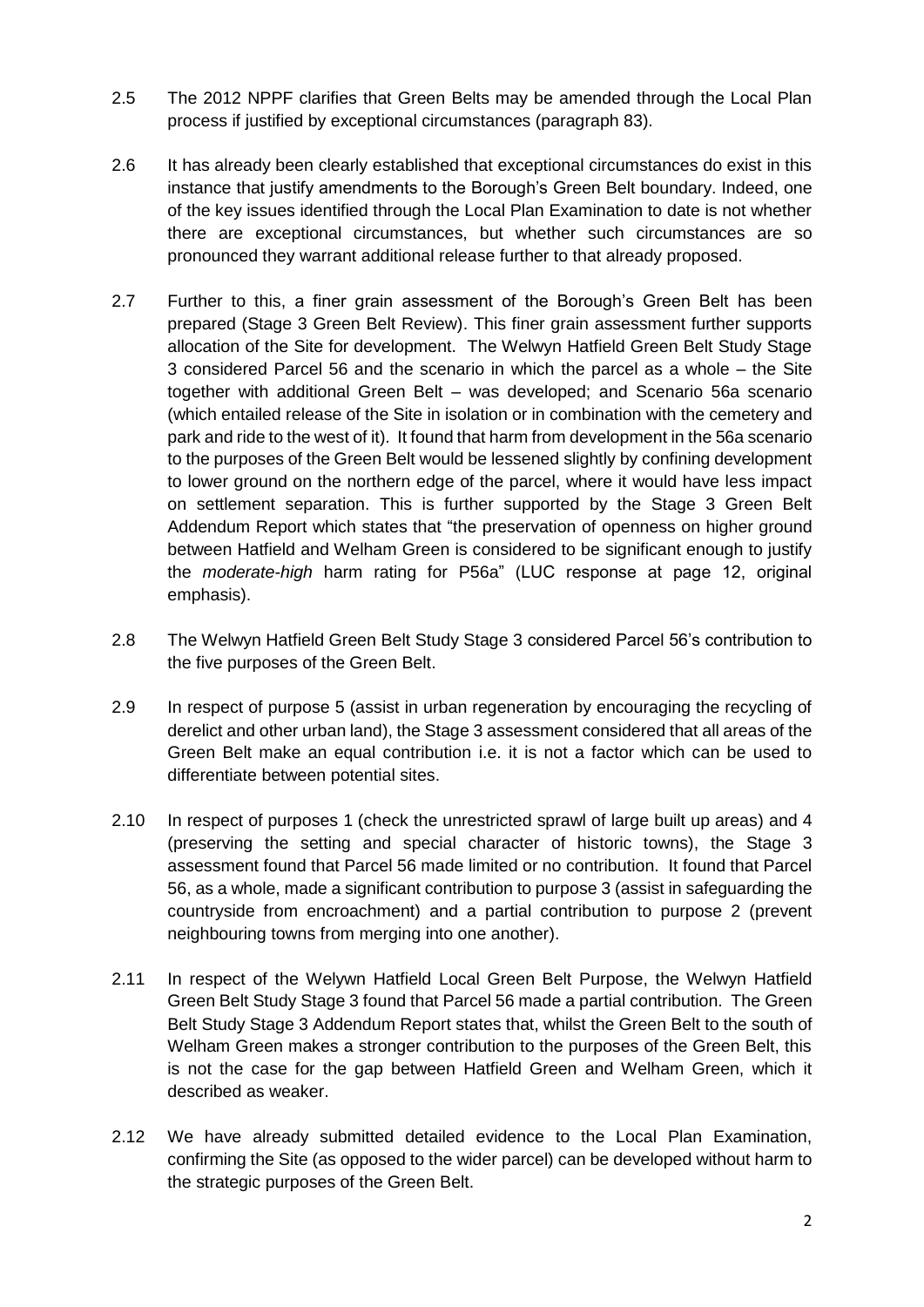- 2.13 In addition, we have also provided the Council with a detailed note explaining the exceptional circumstances that justify release of the Site from the Green Belt, along with a detailed Green Belt Boundary Review of the Site prepared by James Blake Associates. These look at the Site specifically, as opposed to a wider parcel. For completeness, a copy of the Exceptional Circumstances Note and Green Belt Boundary Review are provided again here for completeness, as Appendix A and Appendix B, respectively, to this representation.
- 2.14 As such, we consider that even prior to the Welywn Hatfield Local Plan Green Gap Assessment, exceptional circumstances to warrant the release of the Site from the Green Belt had been demonstrated, and that its proposed residential allocation had already been robustly justified.

## **3.0 The Welywn Hatfield Local Plan Green Gap Assessment and the Site**

- 3.1 The Green Gap Assessment considers the role gaps between settlements play in providing a sense of separation and maintaining settlement pattern and character, and to consider the impact development might have on that role.
- 3.2 As the Green Gap Assessment recognises at paragraph 1.3, it is not simply the size of a green gap that determines whether it is important to maintaining a sense of separation between settlements. It notes that character is also an important factor, including topography.
- 3.3 Whilst there is no national guidance prescribing how green gaps should be assessed, we agree that it is appropriate to not simply rely on physical distance. This is supported by the guidance note produced by the Planning Advisory Service (The Planning Advisory Service guidance note 'Planning on the Doorstep: The Big Issues – Green Belt' 2015) on the consideration of this purpose of the Green Belt, which states at page 6:

*"A 'scale rule' approach [to assessing the importance of green gaps] should be avoided. The identity of a settlement is not really determined just by the distance to another settlement; the character of the place and of the land in between must be taken into account."*

- 3.4 The Green Gap Assessment considers various study areas, one of which is identified as the area between Hatfield and Welham Green. The Site forms a small part of this much larger area.
- 3.5 The Green Gap Assessment notes that the size of the gap between Hatfield and Welham Green varies, and that the two settlements almost adjoin due to a finger of industrial development that projects northwards from the eastern edge of Welham Green towards Hatfield.
- 3.6 Nevertheless, it goes on to state that the two settlements manage to retain physical and visual separation, and retain separate identities. Reaching this view, the Green Gap Assessment refers to the larger gap to the west of the industrial area, which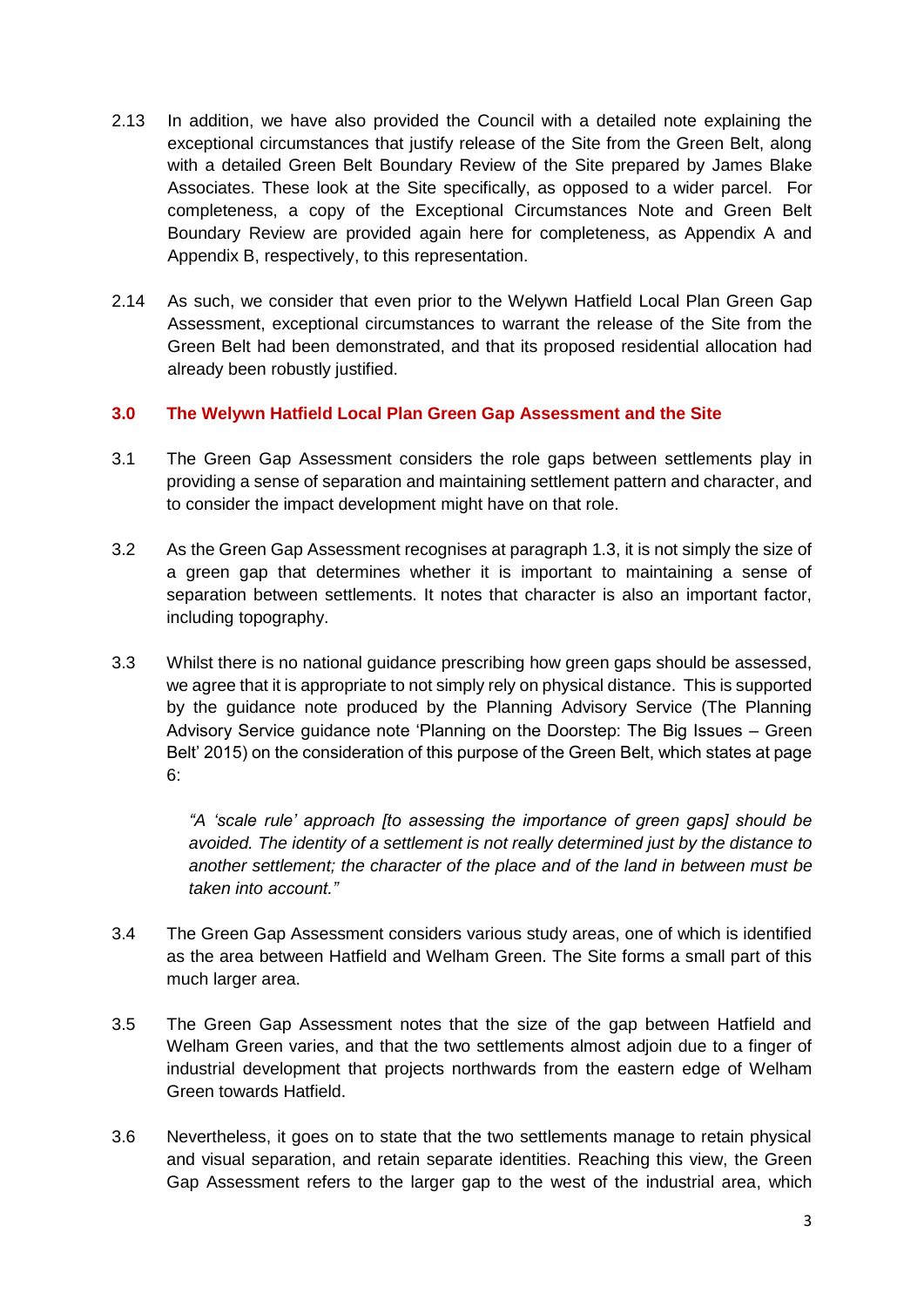projects northwards of Welham Green, and to the gently domed landform and woodland between the settlements.

- 3.7 The Green Gap Assessment recognises that development of the Site is proposed. It also suggests the gap is vulnerable to being eroded by relatively modest amounts of development (due, the Green Gap Assessment states, to its small size).
- 3.8 It goes on to suggest that the proposed development of the Site would result in some erosion of the gap, but confirms that it would not close it.
- 3.9 Indeed, even if the other three sites were developed Angerland North (on the site of the park and ride), Angerland South and Pooley's Lane – the area of higher ground between the two settlements would remain open and the gap would not be closed.
- 3.10 Whilst one could infer from the Green Gap Assessment that the Site would not result in harm to the strategic purpose of the Green Belt relating to the avoidance of coalescence, we feel that it would be beneficial for this to be expressly stated in the document (rather than to allow the reader to infer this in the absence of reference to it). Such a conclusion would be entirely justified, for the reasons set out below.
- 3.11 As noted above, the Green Gap Assessment acknowledges that the size of a gap is not the determinant factor in identifying the importance of a green gap, and other characteristics need to be considered. In respect of this particular green gap, the topography is particularly important. The Green Gap Assessment alludes to the importance of topography in respect of this particular gap, through reference to the domed landform between the settlements. It also suggests that one of the aims of the future policy for this location should be to ensure the area of highest ground between the settlements remains open.
- 3.12 Further to this, it is important to recognise that the extent of the proposed allocation HS11 is limited to the lower slopes, set behind the rising topography to the south of the Site. Proposed development sits below the ridgeline, with the higher land retained as open countryside between the settlements.
- 3.13 The site boundary in respect of HS11 has been specifically identified in order to maintain the visual perception of the gap, with intervisibility between Hatfield and Welham Green prevented by the topography and strategic vegetation (existing and proposed) along the ridge line. Looking north from Welham Green, as confirmed through landscape appraisal work undertaken, there will be no increase in the extent of visible development.
- 3.14 In addition, and as confirmed through the judgment in *Calverton*<sup>1</sup> , the potential to mitigate impact on the purposes of the Green Belt is required to be considered.
- 3.15 In this respect, it is important to note that existing vegetation along the ridgeline to the south of the Site is proposed to be strengthened through additional planting.

**.** 

<sup>1</sup> *Calverton Parish Council v Nottingham City Council & ors*. [2015] EWHC 1078 (Admin)